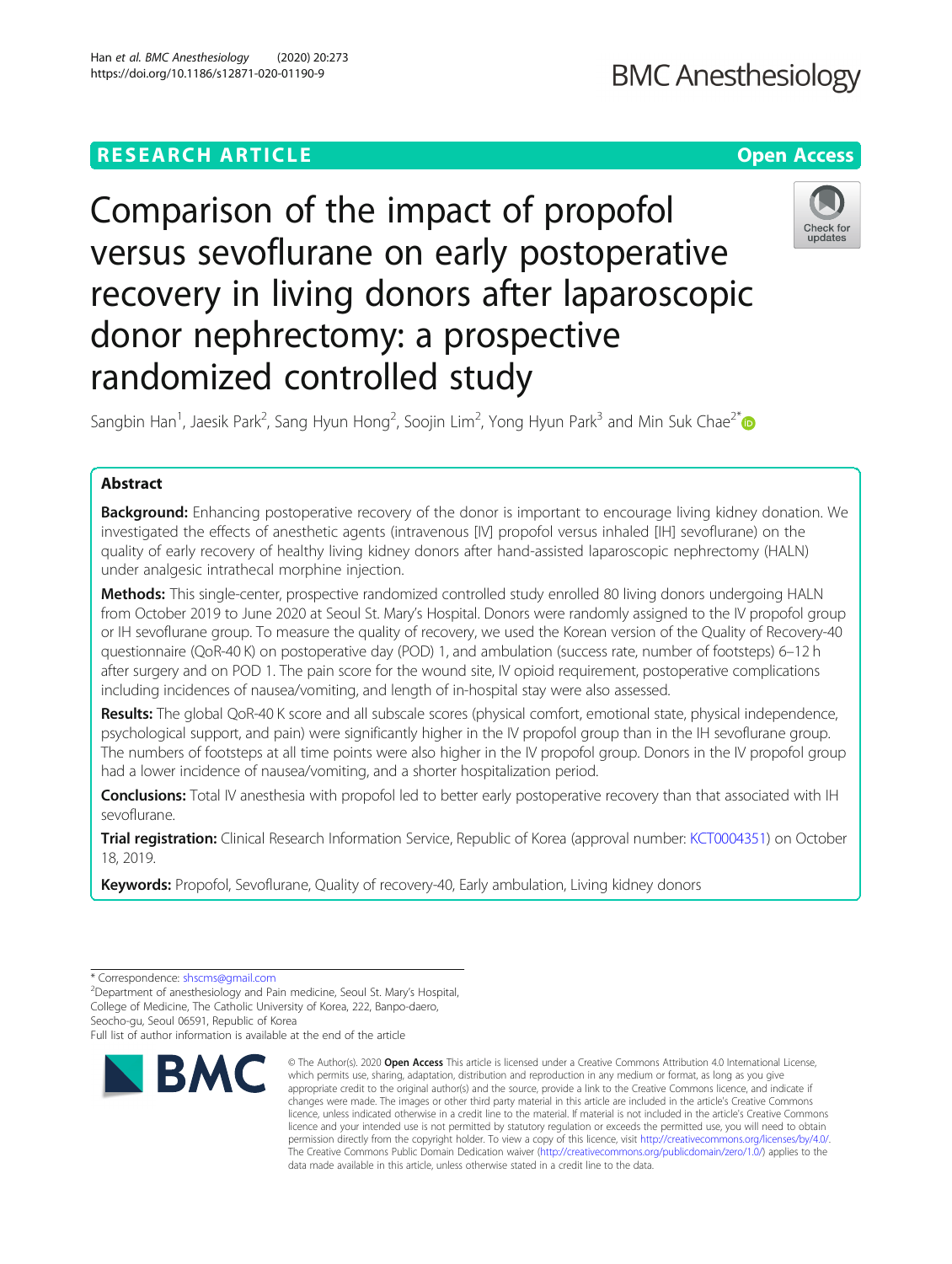#### Background

In patients with end-stage renal disease, kidney transplantation (KT) is beneficial in terms of quality of life, and also lowers morbidity and mortality rates relative to dialysis [[1](#page-8-0), [2\]](#page-8-0). According to the annual report of the Korean Network for Organ Sharing (2018), the requirement for KT has been increasing: 22,620 patients were on the waiting list in 2018, which was almost double that in 2011 [[3\]](#page-8-0). One of the best solutions to satisfy the increasing need for KT is living kidney donation. However, the rate of KT has only increased by 3.25% [[4](#page-8-0)]. Given the lack of organ donors, it is important to improve the experience of living donors and minimize the disincentives related to the procedure, such as postoperative pain/discomfort, prolonged hospital stay and time off work [\[5](#page-8-0)] as potential living donors' concerns about the length of hospital stay, and time away from daily activities and work seem to affect their willingness to donate. Additionally, financial losses including direct out-of-pocket expanses along with indirect loss of wages from time off work and reduced productivity are important concerns to some potential living donors [\[6](#page-8-0), [7\]](#page-8-0).

The anesthetic agent is a clinically modifiable factor that can affect the quality of postoperative patient recovery in various surgical settings. Among intravenous (IV) and inhalational (IH) anesthetics, propofol and sevoflurane have been widely used as they offer safe and satisfactory anesthesia. However, these two drugs have different clinical features: IV propofol is associated with a lower incidence of postoperative nausea and vomiting (PONV) [[8](#page-8-0)], a better sense of well-being [\[9](#page-8-0)], less postoperative pain [[10](#page-8-0), [11](#page-8-0)], but existence of pain on injection, and greater depressive effects on the cardiovascular and respiratory systems [\[12\]](#page-8-0), while IH sevoflurane has good hemodynamic stability, organ-protective effects including a cardioprotective effect, but a high incidence of PONV [[13](#page-8-0)].

Improving the quality of recovery would lead to a more favorable experience among living donors: i.e., shortened hospital stay, faster return to activities of daily living, improved satisfaction and reduced financial losses [\[7,](#page-8-0) [14\]](#page-8-0). The quality of recovery can be assessed based on Quality of Recovery-40 questionnaire (QoR-40) scores and postoperative ambulation. The QoR-40 is a validated instrument that is widely used to evaluate the quality of postoperative recovery. It is a self-rated questionnaire scored along the following sub-dimensions: physical comfort, emotional state, physical independence, psychological support and pain [[14](#page-8-0)]. The QoR-40 K, which is the Korean version of the QoR-40, has been shown to have acceptable validity, reliability and feasibility [\[15](#page-8-0)]. Furthermore, many studies have suggested the importance of early ambulation for preventing postoperative complications [\[16](#page-8-0)–[20\]](#page-8-0). The distance ambulated may be an objective indicator of functional status in the recovery period, but no universally accepted instruments are currently used to assess postoperative recovery based on the level of ambulation. Therefore, we used the ambulation success rate and number of steps to evaluate the quality of functional recovery in this study.

To our knowledge, few studies have investigated the effects of anesthetics on the early postoperative recovery of healthy living donors. Therefore, this study investigated the effects of anesthetics (i.e., IV propofol and IH sevoflurane) on the quality of early recovery based on the QoR-40 K scores and ambulation outcomes of healthy living donors undergoing hand-assisted laparoscopic nephrectomy (HALN).

#### **Methods**

#### Ethical considerations

This single-center, prospective randomized controlled study was conducted at Seoul St. Mary's Hospital. Ethical approval was obtained from the Institutional Review Board and Ethics Committee of Seoul St. Mary's Hospital (approval number: KC19MESI0573) on October 7, 2019. The trial was performed according to the Declaration of Helsinki. The protocol was prospectively registered at a publicly accessible clinical trial database recognized by the International Committee of Medical Journal Editors (Clinical Research Information Service, Republic of Korea; approval number: KCT0004351) on October 18, 2019. Written informed consent was obtained from all patients registered in the trial between October 2019 and June 2020. Our study complies with the Consolidated Standards of Reporting Trials (CON-SORT) guidelines (CONSORT Checklist); a CONSORT flow chart is presented in Fig. [1](#page-2-0) and a summary of the study protocol is presented in Supplemental File [1.](#page-7-0)

#### Study population

Adult donors (aged≥19 years) with an American Society of Anesthesiologists physical status (ASA-PS) I or II, who were suitable for kidney donation according to the clinical practice guidelines [[21](#page-8-0)] and were undergoing elective HALN at our hospital, were recruited into the study. We excluded patients who refused to participate or met the following exclusion criteria: emergency case, age < 19 years, ASA-PS III or IV, intraoperative hemodynamic instability (massive hemorrhage, requirement for fluid resuscitation with colloid solution, blood product transfusion and/or infusion of strong inotropic drugs), or not appropriate for intrathecal intervention (bleeding diathesis, neurological dysfunction, history of lumbar spine surgery, recent systemic or local infection or drug allergy).

Among the 84 living donors registered in this trial, four were excluded based on the exclusion criteria: two had a history of spinal surgery and two refused to participate. Consequently, 80 living donors were included in the final analysis.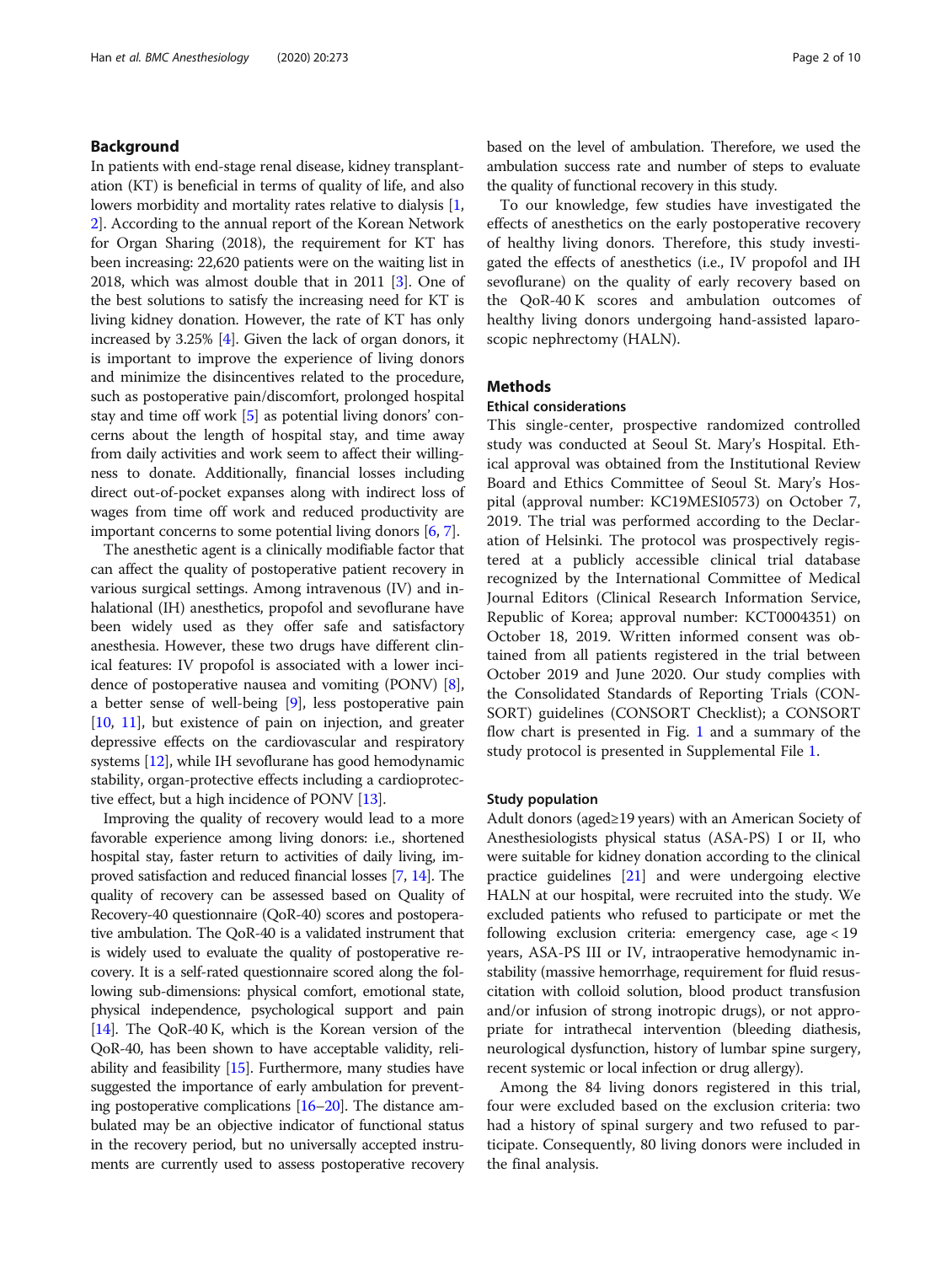<span id="page-2-0"></span>

#### Randomization

Living donors were randomly classified into two groups: an IV propofol group  $(n = 40)$  and an IH sevoflurane group ( $n = 40$ ). We used sealed opaque envelopes to randomly assign the living donors to the groups. The envelopes were divided into groups of 10 and each group contained equal numbers of IV propofol and IH sevoflurane group allocations. A colleague not otherwise involved in this study randomly shuffled and stored the envelopes. When a participating donor entered the preoperative holding area, the uppermost envelope was opened by the attending anesthesiologist who was not a member of the investigational team and the patient was provided the anesthetic management described therein.

The attending anesthesiologist and nurses were aware of the group allocations, but were not involved in patient care after surgery. To prevent their further involvement, nurses from the postanesthetic care unit (PACU) were supervised by a member of the research team who was blinded to the group allocation. The patients, surgical team, physicians, PACU and ward nurses, and all researchers were blinded to the group allocation.

#### Surgery and anesthesia

HALN, which was comprehensively described in a previous article [\[22\]](#page-8-0), was performed in all of the patients in both groups by one experienced urological surgeon (Y.H.P). Patients were provided balanced anesthesia by the experienced attending anesthesiologist. Induction of anesthesia was achieved using  $1-2$  mg kg<sup>-1</sup> propofol (Fresenius Kabi, Bad Homburg, Germany) and  $0.6$  mg kg<sup>-1</sup> rocuronium (Merck Sharp & Dohme Corp., Kenilworth, NJ, USA). Anesthesia in the IV propofol group was maintained by infusing propofol and remifentanil (Hanlim Pharm. Co., Ltd., Seoul, Republic of Korea) according to the effect-site concentration using a target-controlled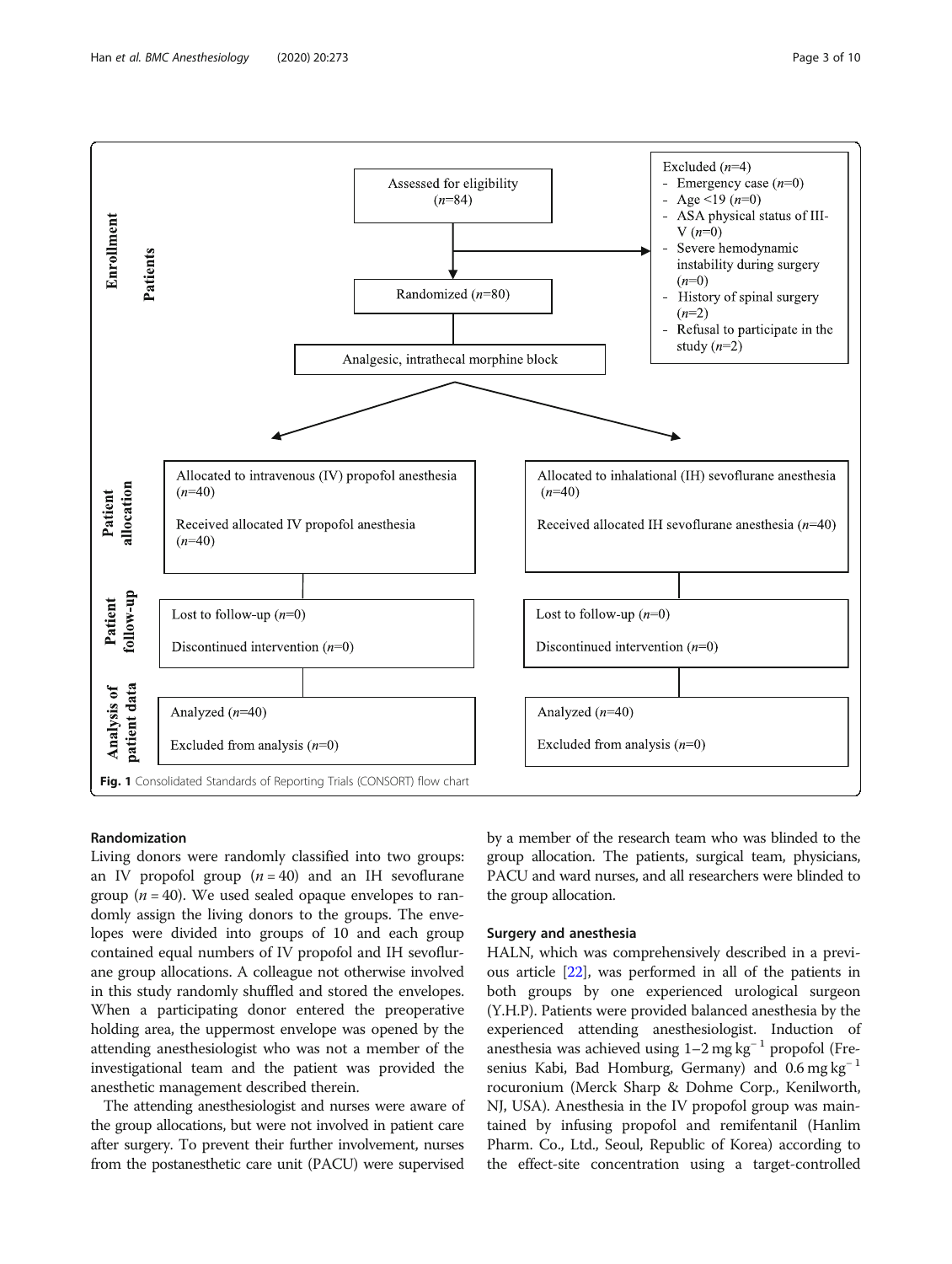infusion pump (Orchestra® Workstation; Fresenius Kabi). Schneider's and Minto's pharmacokinetic models were used for propofol and remifentanil, respectively. Anesthesia in the IH sevoflurane group was maintained using sevoflurane (Hana Pharm.) combined with medical air/oxygen. In both groups, anesthetic agents were titrated to maintain the bispectral index (BIS) at 40–60. Neuromuscular blockade was maintained by additional bolus injection of rocuronium. The timing and dosage of injection were determined by the attending anesthesiologist. After the surgical procedure, neuromuscular blockade was reversed with  $4 \text{ mg kg}^{-1}$  sugammadex (MSD Korea Ltd., Seoul, Republic of Korea) in both groups.

#### Pain management

All participants received intrathecal morphine (ITM) injection and intravenous patient-controlled analgesia (IV-PCA) for postoperative analgesia. Informed consent for ITM was acquired on the day before the surgery. The ITM injection was administered before the induction of general anesthesia without any sedative. The intrathecal space was approached through the L3–4 interspace. Once free flow of cerebrospinal fluid had been observed, a single bolus of 0.2 mg (0.2 ml) morphine sulfate (BCWorld Pharm. Co., Ltd., Seoul, Republic of Korea) mixed with 0.9% saline (1 ml) to a total volume of 1.2 ml was injected slowly.

All living donors were provided with the IV-PCA device (AutoMed 3200; Ace Medical, Seoul, Republic of Korea) containing 1000 μg of fentanyl (Dai Han Pharm.) and 0.3 mg of ramosetron (Boryung Co., Ltd., Seoul, Republic of Korea) in a total volume of 100 ml. No other local anesthetic or opioid was added to the solution. The IV-PCA device was programmed as follows: no basal infusion, 1 ml bolus injection, and a lockout time of 10 min. If the numerical rating scale (NRS) pain score was ≥7 despite ITM and IV-PCA, a rescue IV opioid was administered on approval by the attending physician in the PACU or ward.

#### Quality of early postoperative recovery outcomes

The quality of early postoperative recovery was evaluated using the QoR-40 K questionnaire, which consists of the following five subscales: physical comfort (12 items), emotional state (9 items), physical independence (5 items), psychological support (7 items), and pain (7 items). All items are rated on a 5-point Likert scale, where scores range from 1 ("none of the time") to 5 ("all of the time") for positive questions; the anchor points are reversed for negative questions. The total score can range from 40 to 200 and is calculated by summing the scores for all items. Better-quality recovery corresponds to a higher score [[14](#page-8-0)]. In this study, we compared the global and all subdimensional scores of QoR-40 K between IV propofol and IH sevoflurane groups. Donors were asked to complete the QoR-40 K questionnaire on postoperative day (POD) 1.

We assessed functional recovery using the objective measurements of ambulation success rate and number of steps. Donors were advised to attempt sitting, standing and walking only after at least 6 h postoperatively, and only under the guidance of an attending physician. Ambulation was assessed at 6–12 h after surgery and on POD 1, at least 24 h after surgery. Successful ambulation was defined as walking more than 10 steps without any adverse event (nausea, vomiting, or pain) or physical support from the attending physician. Ambulation at the former and latter time points was classed as successful early and late ambulation, respectively. The number of steps was counted using the EI-AN900 activity tracker (Samsung Electronics, Suwon, Republic of Korea). We compared the rate of successful ambulation at early and late postoperative time points between IV propofol and IH sevoflurane groups. The numbers of steps during early and late ambulation and the total footsteps were also compared between the two groups.

#### Postoperative complications

An NRS was used to evaluate the intensity of postoperative pain at the wound site. Pain severity was measured at 6 h and 24 h after surgery, and during every nursing shift as a part of standard patient care. For each measurement, donors were asked to report the intensity of pain at rest and while coughing. We collected all pain scores during the initial 24 h after surgery, and the highest NRS scores at rest and during coughing were analyzed. Total IV-PCA use and number of rescue IV opioids used during the first 24 h after surgery were also documented.

Other complications that occurred on POD 1 were recorded, including nausea/vomiting, headache, shivering, respiratory depression and pruritus. Adverse events related to the surgery were graded using the Clavien–Dindo classification, which is used to evaluate the severity of postoperative complications after many surgeries [\[23](#page-8-0)]. The length of hospital stay after surgery was compared between donors in the IV propofol and IH sevoflurane groups.

#### Clinical variables

Preoperative findings included demographic and laboratory variables. Intraoperative findings included hemodynamic variables and total surgical duration. Laboratory variables were measured on POD 1.

#### Statistical analysis

The required sample size was determined based on an unpublished retrospective pilot study conducted at Seoul St. Mary's Hospital including 20 patients. The parameter used for the calculation of effective size was global QoR-40 K score. The number of patients needed in each group for a statistical power of 0.8 at a significance level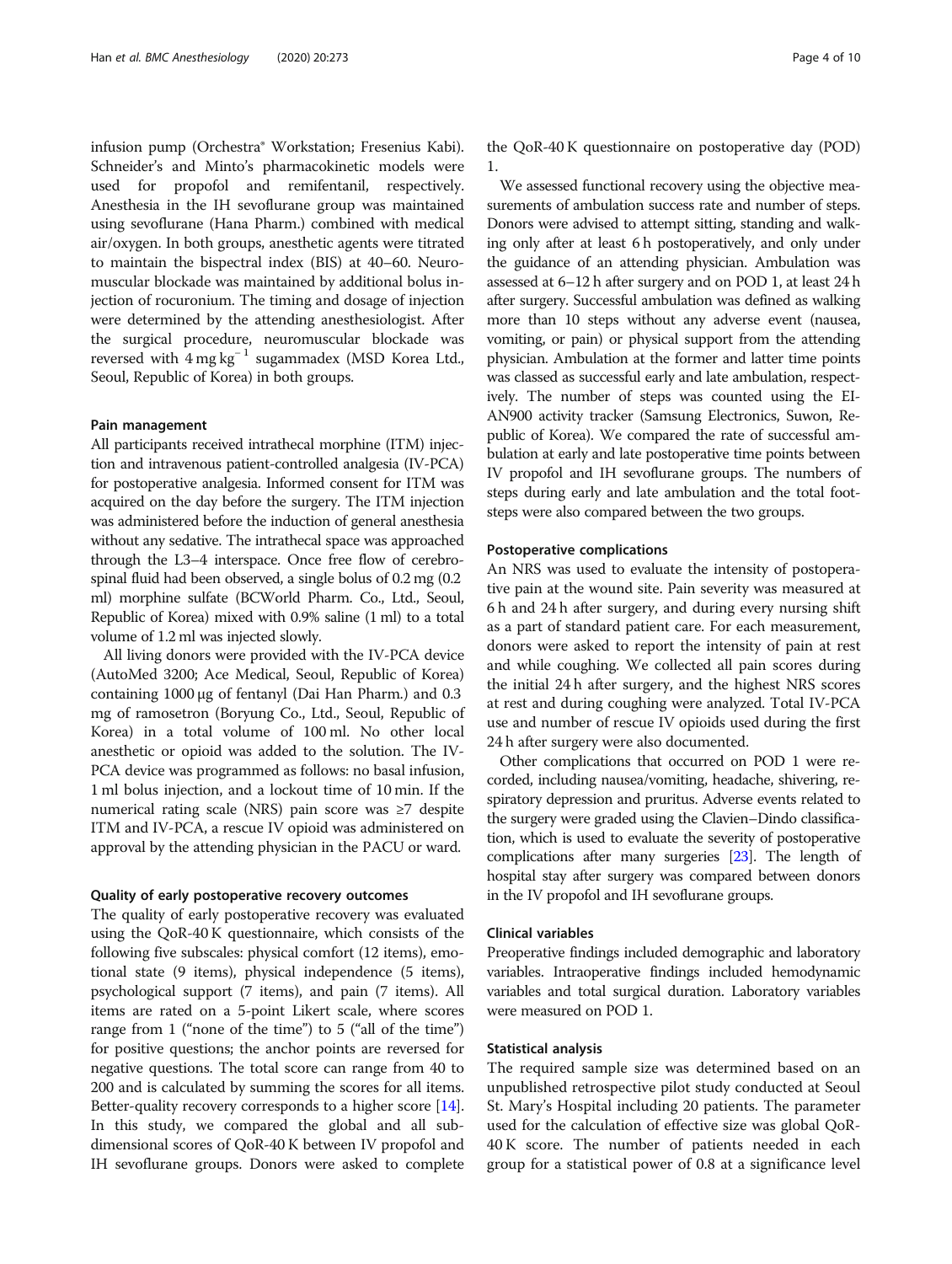of 5% was 36, when the standard deviation (SD) and the mean difference between groups were 30 and 20, respectively. We enrolled 40 subjects in each group assuming a dropout rate of 10%.

We used the Shapiro–Wilk test to verify the normality of the data distribution. Normally distributed data were compared using the unpaired  $t$ -test, while non-normally distributed data were analyzed using the Mann–Whitney U test. Categorical data were analyzed using Pearson's  $\chi^2$ test or Fisher's exact test, as appropriate. Data are presented as mean ± SD, median and interquartile range, or number (%), as appropriate. All tests were two-sided. To control the overall family-wise error rate,  $p$ -value < 0.005 was taken to indicate statistical significance of primary outcomes. In other analyses,  $p$ -value < 0.05 was taken to indicate statistical significance. All statistical analyses were performed using SPSS for Windows (ver. 24.0; IBM Corp., Armonk, NY, USA) and MedCalc for Windows (ver. 11.0; MedCalc Software, Ostend, Belgium).

#### Results

#### Pre- and intraoperative living donor characteristics

The study population consisted of 32 (40%) male and 48 (60%) female subjects, with a mean age of  $47 \pm 13$  years and a mean body mass index (BMI) of  $23.9 \pm 3.4$  kg/m<sup>2</sup>. All living donors were in a clinically acceptable condition (ASA-PS I or II) with controlled comorbidities: two donors had a history of hypertension, but no other systemic diseases were present in the study population.

The pre- and intraoperative donor characteristics were similar between the two groups (Table [1\)](#page-5-0).

#### QoR-40 K scores and ambulation

The global and subscale scores (i.e., physical comfort, emotional state, psychological support, physical independence, and pain) were significantly higher in the IV propofol group than in the IH sevoflurane group (Table [2\)](#page-6-0). Specifically, the global QoR-40 K score was 169 (162–179) in the IV propofol group and 142 (131– 154) in the IH sevoflurane group. Sub-dimension scores in the IV propofol group were 51 (47–54) for physical comfort, 41 (38–43) for emotional state, 32 (29–35) for psychological support, 17 (13–20) for physical independence and 31 (28–33) for pain while these scores in the IH sevoflurane group were 44 (38–47), 36 (32–38), 28 (25–30), 10 (8–13) and 27 (24–29), respectively.

The success rate of early ambulation was marginally higher in the IV propofol group (40 [100%] in the IV propofol group vs. 35 [87.5%] in the IH sevoflurane group;  $p = 0.055$ ); however, all of the donors could ambulate on POD 1 (Table [3\)](#page-6-0). The numbers of steps during the early and late postoperative periods, and the total steps on POD 1, were significantly higher in the IV propofol group than in the IH sevoflurane group. Specifically, the numbers of steps in the IV propofol group were 364 (137–516) for early ambulation, 4086 (1659–4533) for late ambulation and the total number of steps was 4449 (2179–5144), while these numbers in the IH sevoflurane group were 111 (22–398), 1730 (571–3253) and 1970 (639–3649), respectively.

### Clinical and laboratory variables during the initial 24 h postoperatively

Nausea and vomiting was the only clinical variable that differed significantly between the two groups (Table [4](#page-7-0)). Donors in the IV propofol group had a lower incidence of nausea and vomiting than those in the IH sevoflurane group. Pain at the wound site, total IV-PCA use, rescue IV opioid use, and other clinical variables (headache, shivering, and pruritus) were similar between the groups. There were no cases of post-dural puncture headache or respiratory depression.

No significant differences were noted in laboratory variables between the groups on POD 1 (Table [5\)](#page-7-0).

#### Surgical complications and length of hospital stay

All donors were classified as Clavien–Dindo grade 1 and discharge was uneventful in all cases. The length of hospital stay after surgery was significantly shorter in the IV propofol group than in the IH sevoflurane group (3 [3, 4] days in the IV propofol group versus 4 [3–5] days in the IH sevoflurane group;  $p = 0.013$ ).

#### **Discussion**

The main finding of our study was that the global QoR-40 K score was significantly higher in donors receiving IV propofol than in those receiving IH sevoflurane; this tendency was also observed for the physical comfort, emotional state, physical independence, psychological support and pain subscale scores. The numbers of steps during early and late ambulation, and the total number of steps (which was taken to reflect physical capability) were also higher in the IV propofol group than in the IH sevoflurane group. Moreover, the length of hospital stay was shorter in the IV propofol group than in the IH sevoflurane group.

The better recovery outcomes (higher QoR-40 K score and physical capability) observed in the IV propofol group could be explained by differences in characteristics between the two anesthetic agents. First, propofol has anxiolytic effects and produces a general sense of well-being, or even euphoria, after general anesthesia [\[9,](#page-8-0) [24](#page-8-0), [25\]](#page-8-0). The anxiolytic effect is related to potentiation of  $GABA_A$  receptors and inhibition of the serotonergic system, while the euphoric mood is associated with the stimulation of dopaminergic neurons in the ventral tegmental area [[24](#page-8-0), [26](#page-8-0)]. These effects of propofol on patient mood may have contributed to the higher scores on the emotional subscales of the QoR-40 K, considering that some donors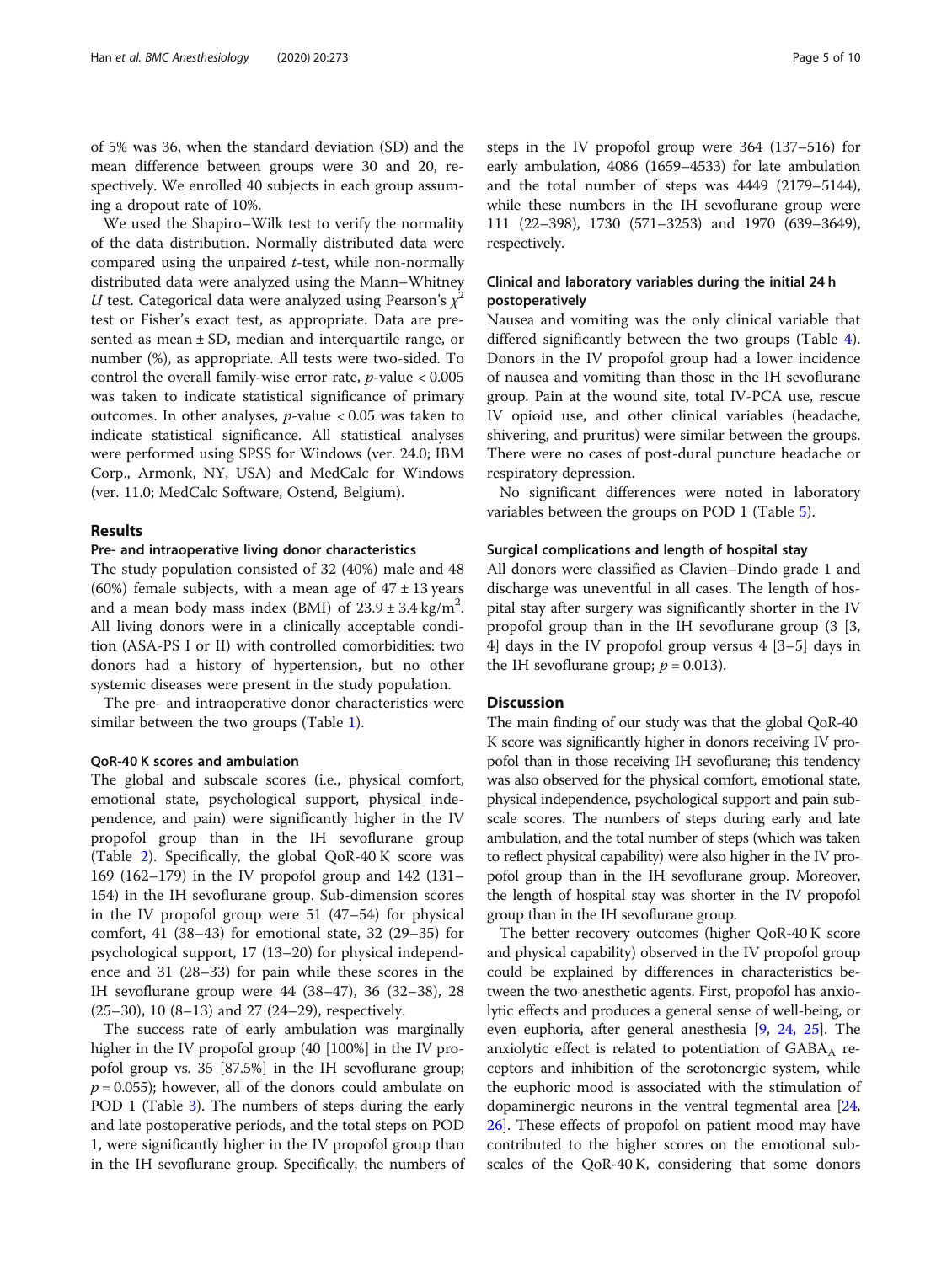### <span id="page-5-0"></span>Table 1 Comparison of pre- and intraoperative clinical findings between the IV propofol and IH sevoflurane groups

| Group                               | • Companison or pre- and indiagperative elimear illiamigs between the ty-proporor and in-sevolutione-groups<br>IV propofol | IH sevoflurane      | p       |
|-------------------------------------|----------------------------------------------------------------------------------------------------------------------------|---------------------|---------|
| n                                   | 40                                                                                                                         | 40                  |         |
| <b>Preoperative findings</b>        |                                                                                                                            |                     |         |
| Gender (male)                       | 18 (45.0%)                                                                                                                 | 14 (35.0%)          | 0.361   |
| Age (years)                         | $50(40 - 58)$                                                                                                              | $49(36 - 56)$       | 0.371   |
| Height (cm)                         | 162.5 (156.0-170.0)                                                                                                        | 166.5 (162.0-171.5) | 0.167   |
| Weight (kg)                         | 64.0 (54.3-71.5)                                                                                                           | 64.5 (58.0-68.8)    | 0.795   |
| Body mass index (kg/m2)             | $24.5(21.1-26.5)$                                                                                                          | 23.4 (21.6-25.5)    | 0.7     |
| ASA physical status                 |                                                                                                                            |                     | > 0.999 |
| Status 1                            | 32 (80.0%)                                                                                                                 | 32 (80.0%)          |         |
| Status 2                            | 8 (20.0%)                                                                                                                  | 8 (20.0%)           |         |
| Comorbidity                         |                                                                                                                            |                     |         |
| Hypertension                        | $2(5.0\%)$                                                                                                                 | $0(0.0\%)$          | 0.494   |
| Vital sign                          |                                                                                                                            |                     |         |
| Systolic blood pressure (mmHg)      | 120 (111-132)                                                                                                              | $120(111 - 130)$    | 0.742   |
| Diastolic blood pressure (mmHg)     | 79 (71-80)                                                                                                                 | 76 (69-80)          | 0.13    |
| Heart rate (beats/min)              | 76 (71-85)                                                                                                                 | 76 (68-82)          | 0.623   |
| Laboratory variables                |                                                                                                                            |                     |         |
| WBC count $(x 109/L)$               | $5.6$ $(4.8-6.7)$                                                                                                          | $5.3(4.3-6.2)$      | 0.163   |
| Hemoglobin (g/dL)                   | 13.9 (12.8-15.1)                                                                                                           | $13.9(12.6 - 15.1)$ | 0.715   |
| Platelet count $(x 109/L)$          | 244.5 (213.5-282.3)                                                                                                        | 234.0 (215.5-280.8) | 0.832   |
| Creatinine (mg/dL)                  | $0.77$ $(0.66 - 0.86)$                                                                                                     | $0.75(0.66 - 0.94)$ | 0.647   |
| Albumin (g/dL)                      | $4.5(4.3-4.7)$                                                                                                             | $4.4(4.3-4.6)$      | 0.603   |
| Sodium (mEq/L)                      | 142 (141-144)                                                                                                              | 142 (141-143)       | 0.476   |
| Potassium (mEq/L)                   | $4.2$ $(4.0-4.4)$                                                                                                          | $4.2$ $(4.1-4.3)$   | 0.658   |
| Chloride (mEq/L)                    | 105 (103-106)                                                                                                              | 104 (103-106)       | 0.733   |
| International normalized ratio      | $0.98(0.95 - 1.02)$                                                                                                        | $0.98(0.96 - 1.04)$ | 0.612   |
| aPTT (sec)                          | 27.2 (26.3-28.2)                                                                                                           | 26.9 (26.0-28.2)    | 0.56    |
| Intraoperative findings             |                                                                                                                            |                     |         |
| Total surgical duration (min)       | 138 (125-154)                                                                                                              | 145 (126-160)       | 0.289   |
| Side of procured kidney             |                                                                                                                            |                     | 0.531   |
| Left                                | 33 (82.5%)                                                                                                                 | 35 (87.5%)          |         |
| Right                               | 7 (17.5%)                                                                                                                  | 5 (12.5%)           |         |
| Average of vital signs <sup>a</sup> |                                                                                                                            |                     |         |
| Systolic blood pressure (mmHg)      | 118 (106-124)                                                                                                              | 114 (108-123)       | 0.476   |
| Diastolic blood pressure (mmHg)     | 76 (71-83)                                                                                                                 | 74 (67-79)          | 0.167   |
| Heart rate (beats/min)              | $66(61 - 74)$                                                                                                              | $66(61 - 76)$       | 0.836   |
| Hypotension event <sup>b</sup>      | $0(0.0\%)$                                                                                                                 | $2(5.0\%)$          | 0.494   |
| Total remifentanil infusion (mg)    | $0.5(0.4-0.7)$                                                                                                             | $0.5(0.3-0.7)$      | 0.154   |
| Total amount (mL) of                |                                                                                                                            |                     |         |
| Fluid input                         | 500 (400-765)                                                                                                              | 576 (400-750)       | 0.379   |
| Urine output                        | 185 (100-200)                                                                                                              | 200 (100-300)       | 0.115   |
| Hemorrhage                          | 50 (50-100)                                                                                                                | 100 (50-100)        | 0.229   |

Abbreviations: IV Intravenous, IH Inhalational, aPTT Activated partial thrombin time

Average of vital signs<sup>a</sup> were mean of values measured at three time points during surgery: immediately after induction of anesthesia, at the onset of renal arterial clamping and at the end of surgical procedure

Hypotension event<sup>b</sup> was defined as systolic blood pressure < 90 mmHg over 5 min

NOTE: Values are expressed as mean median (interquartile) and number (proportion)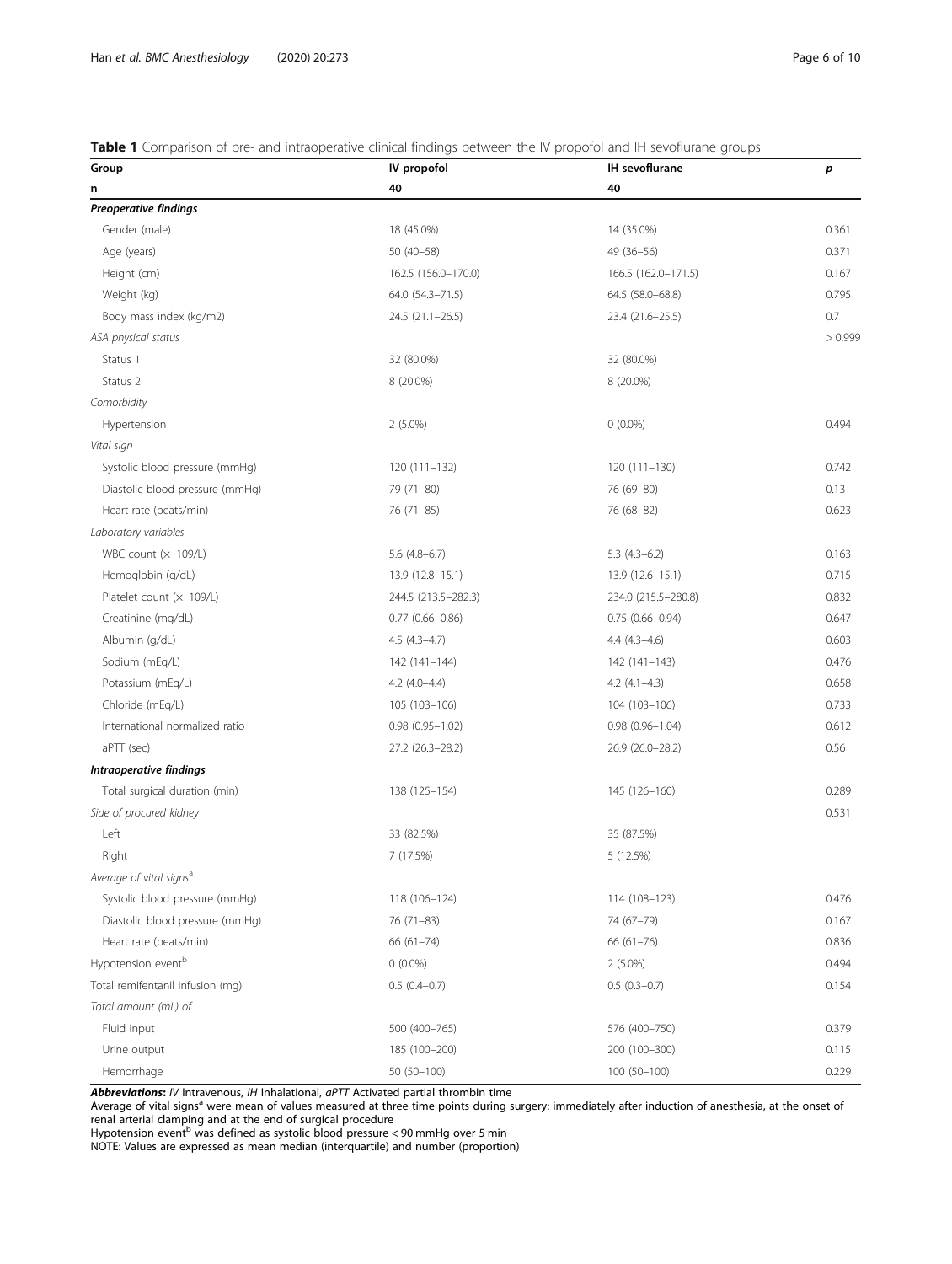<span id="page-6-0"></span>Table 2 Comparison of scores in the QoR-40 K questionnaire on POD 1 between the IV propofol and IH sevoflurane groups

| Group                         | IV propofol   | <b>IH</b> sevoflurane | D       |
|-------------------------------|---------------|-----------------------|---------|
| n                             | 40            | 40                    |         |
| Global QoR-40 K score (point) | 169 (162-179) | 142 (131-154)         | < 0.001 |
| Sub-dimension score (point)   |               |                       |         |
| Physical comfort              | $51(47-54)$   | 44 (38-47)            | < 0.001 |
| Emotional state               | $41(38-43)$   | $36(32 - 38)$         | < 0.001 |
| Psychological support         | $32(29 - 35)$ | $28(25-30)$           | < 0.001 |
| Physical independence         | $17(13 - 20)$ | $10(8-13)$            | < 0.001 |
| Pain                          | 31 (28–33)    | $27(24-29)$           | < 0.001 |

NOTE: Values are expressed as median and interquartile

Abbreviations: IV Intravenous, IH Inhalational, OoR-40 K Quality of Recovery-40 questionnaire, POD Postoperative day

have been reported to experience short-term mood changes after organ donation [\[27\]](#page-8-0). Second, many previous studies have demonstrated that propofol has analgesic and antinociceptive effects [\[24\]](#page-8-0). The analgesic effect of sevoflurane is also widely known, but which agent provides superior postoperative analgesic effects remains controversial, with equivocal results among studies  $[10, 11]$  $[10, 11]$  $[10, 11]$  $[10, 11]$ . In the present trial, a higher pain score on the QoR-40 K, indicating less pain, was observed in the IV propofol group. However, as the pain subscale of the QoR-40 K subsumes extra-surgical pain, such as muscle pain, headache and backache, it is unclear whether the IV propofol actually provided better postoperative analgesia at the wound site. In this trial, the highest NRS pain score for the wound site was slightly, but non-significantly, lower in the IV propofol group, both during coughing and at rest. Third, propofol significantly reduces PONV compared with inhalational anesthetics [[28\]](#page-8-0). The antiemetic effect of propofol is associated with inhibition of the 5-hydroxytryptamine-3 (5-HT) receptors in the serotonergic

Table 3 Comparison of postoperative ambulation between the IV propofol and IH sevoflurane groups

| Group                   | IV propofol      | <b>IH</b> sevoflurane | р     |  |
|-------------------------|------------------|-----------------------|-------|--|
| n                       | 40               | 40                    |       |  |
| Successful ambulation   |                  |                       |       |  |
| Early ambulation        | 40 (100.0%)      | 35 (87.5%)            | 0.055 |  |
| Late ambulation         | 40 (100.0%)      | 40 (100.0%)           |       |  |
| Ambulation (foot-steps) |                  |                       |       |  |
| Total ambulation        | 4449 (2179-5144) | 1970 (639-3649)       | 0.001 |  |
| Early ambulation        | 364 (137-516)    | 111 (22-398)          | 0.004 |  |
| Late ambulation         | 4086 (1659-4533) | 1730 (571-3253)       | 0.001 |  |

Total ambulation was defined as sum of early and late ambulation Early ambulation was defined as steps on the day after surgery

Late ambulation was defined as steps on postoperative day 1

NOTE: Values are expressed as number (proportion) and median (interquartile) Abbreviations: IV Intravenous, IH Inhalational

system, dopaminergic (D2) receptors in the chemoreceptor trigger zone, and the limbic system [\[24](#page-8-0), [29](#page-8-0)]. PONV is not only covered by a separate item in the QoR-40 K questionnaire, but also affects the overall sense of physical comfort [\[30](#page-9-0)]. This is consistent with our findings of a significantly lower incidence of PONV and higher physical comfort scores in the IV propofol group. Fourth, sevoflurane leads to a greater decrease of bronchial mucus transport relative to propofol. Impaired bronchociliary clearance may have resulted in the retention of secretions, which can cause discomfort while breathing after surgery, as well as a higher risk of pulmonary complications [\[31](#page-9-0)]. Finally, a modulatory effect on surgical stress of propofol, as well as antiinflammatory effects, have been demonstrated in previous studies [[32](#page-9-0)–[34\]](#page-9-0). It is well known that surgical injury triggers the systemic inflammatory response (SIR), where an excessive SIR is assumed to contribute to delayed recovery after surgery and postoperative complications [\[35](#page-9-0), [36\]](#page-9-0). SIR may have played a role in the better recovery of our donors who received IV propofol.

However, some recent studies have reported no differences in the effects of propofol and sevoflurane on postoperative recovery outcomes, namely the QoR-40 scores, postoperative pain, length of PACU stay, and complications, including PONV [\[37](#page-9-0)–[39](#page-9-0)]. Possible explanations for this discrepancy between our results and those of previous studies include different study population characteristics, surgical etiologies and analgesic regimens. The donors in our study were healthier; most had no comorbidities, except for two with controlled hypertension. Although other studies have enrolled patients with ASA-PS of I or II, they did not investigate comorbidities, and the patients were undergoing surgery due to their illness. Differences in underlying health conditions among study populations could confound comparison of postoperative recovery. In one recent study, higher level of physical activity in the pre-donation period was positively associated with the occurrence of chronic postsurgical pain, indicating that donors involved in vigorous physical activities may be more sensitive to postoperative pain or discomfort than stationary donors [\[40](#page-9-0)]. Additionally, pain threshold tends to be lower in healthy living donors than in patients undergoing a similar surgical procedure for health reasons, which could also have affected the results [[41\]](#page-9-0). We used ITM as the analgesic in this study, which offers superior analgesia compared with IV opioid, IV-PCA, and continuous wound infusion, for example [\[42](#page-9-0)]. Better pain control, and subsequently reduced IV opioid consumption and PONV incidence, may facilitate ambulation, improve physical capability, and prevent severe wound pain,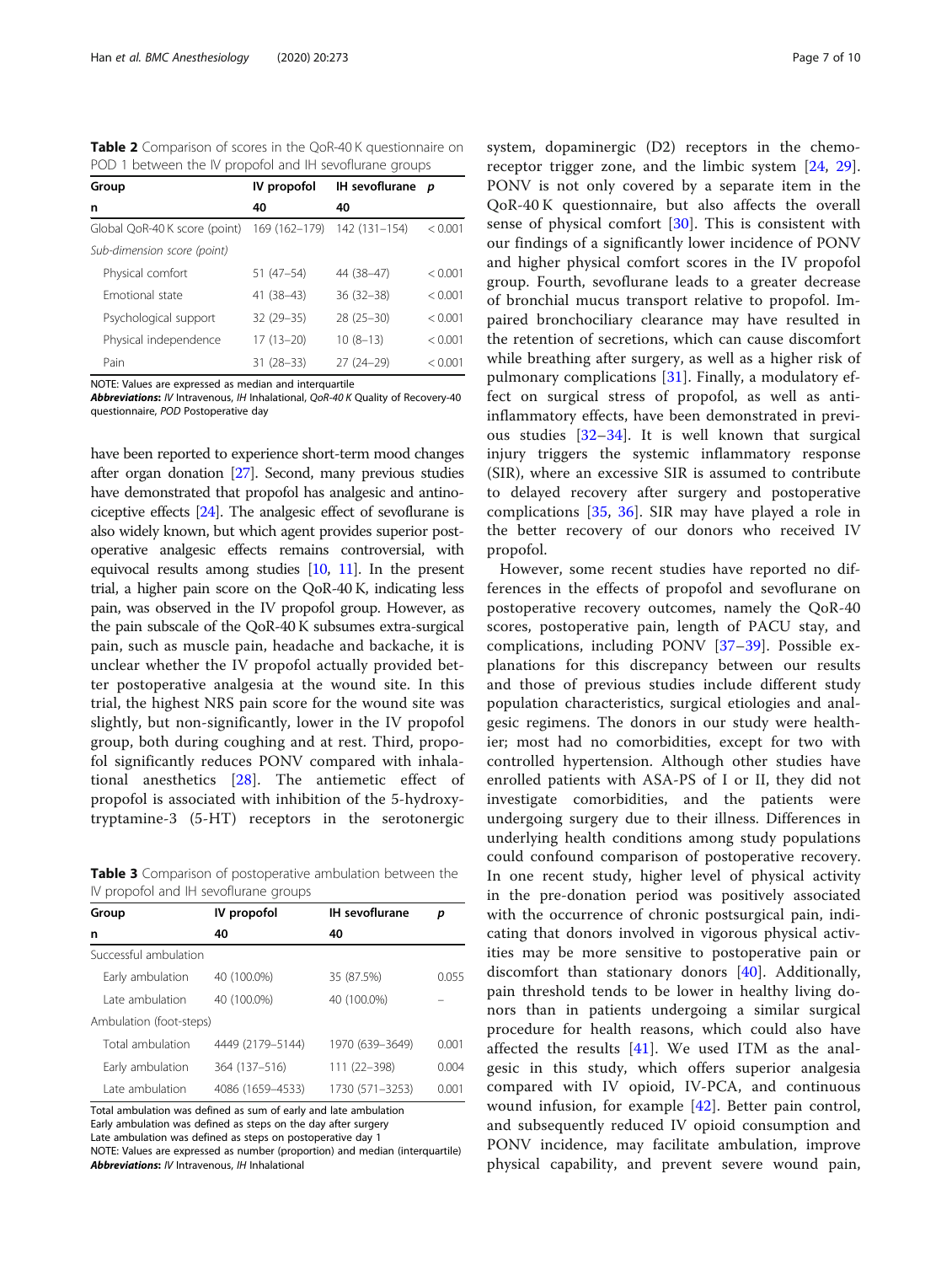<span id="page-7-0"></span>

| <b>Table 4</b> Comparison of clinical variables during 24 h postoperatively between the IV propofol and IH sevoflurane groups |  |  |  |  |  |  |
|-------------------------------------------------------------------------------------------------------------------------------|--|--|--|--|--|--|
|-------------------------------------------------------------------------------------------------------------------------------|--|--|--|--|--|--|

| Group                                | IV propofol      | IH sevoflurane   | p       |
|--------------------------------------|------------------|------------------|---------|
| n                                    | 40               | 40               |         |
| Peak NRS score on wound site         |                  |                  |         |
| At rest                              |                  |                  | 0.606   |
| Mild pain (0 to 3 points)            | 31 (77.5%)       | 29 (72.5%)       |         |
| Moderate pain (4 to 6 points)        | 9(22.5%)         | 11 (27.5%)       |         |
| Severe pain (7 to 10 points)         | $0(0.0\%)$       | $0(0.0\%)$       |         |
| At cough                             |                  |                  | 0.612   |
| Mild pain (0 to 3 points)            | 8 (20.0%)        | 5 (12.5%)        |         |
| Moderate pain (4 to 6 points)        | 18 (45.0%)       | 18 (45.0%)       |         |
| Severe pain (7 to 10 points)         | 14 (35.0%)       | 17 (42.5%)       |         |
| Requirement of IV opioid             |                  |                  |         |
| Total amount of IV-PCA infusion (mL) | $13.5(9.3-23.8)$ | $16.0(7.0-37.3)$ | 0.522   |
| Rescue IV opioid                     | $2(5.0\%)$       | 3(7.5%)          | > 0.999 |
| Nausea/vomiting                      | 12 (30.0%)       | 26 (65.0%)       | 0.002   |
| Headache                             | 3(7.5%)          | 5 (12.5%)        | 0.712   |
| Shivering                            | 5 (12.5%)        | 10 (25.0%)       | 0.152   |
| Respiration depression               | $0(0.0\%)$       | $0(0.0\%)$       |         |
| Pruritus                             | 11 (27.5%)       | 13 (32.5%)       | 0.626   |

NOTE: Values are expressed as median (interquartile) and number (proportion)

Abbreviations: IV Intravenous, IH Inhalational, NRS Numeric rating scale, IV-PCA Intravenous patient-controlled analgesia

thus resulting in a shorter hospitalization period [\[43](#page-9-0), [44\]](#page-9-0).

Several limitations of this study should be discussed. First, the specific mechanisms underlying the differences in recovery were not determined. Second, we calculated the sample size required to detect group differences in the QoR-40 K scores, rather than in subscale scores or other clinical variables. Third, as this study was performed in healthy donors undergoing HALN in the setting of ITM,

|  | <b>Table 5</b> Comparison of laboratory variables on POD 1 between |  |  |
|--|--------------------------------------------------------------------|--|--|
|  | the IV propofol and IH sevoflurane groups                          |  |  |

| Group                      | IV propofol         | <b>IH</b> sevoflurane | р     |
|----------------------------|---------------------|-----------------------|-------|
| n                          | 40                  | 40                    |       |
| WBC count $(x 109/L)$      | $9.5(8.4 - 12.1)$   | $9.8(8.4-10.8)$       | 0.788 |
| Neutrophil (%)             | 76.8 (72.9-80.5)    | 77.7 (75.1–81.5)      | 0.351 |
| Lymphocyte (%)             | 16.5 (11.7–20.2)    | 14.4 (11.3–17.3)      | 0.142 |
| Hemoglobin (g/dL)          | 11.8 (10.7-12.8)    | 11.6 (10.9-13.1)      | 0.758 |
| Platelet count $(x 109/L)$ | 201.0 (168.3-233.5) | 197.0 (165.0-237.0)   | 0.627 |
| Creatinine (mg/dL)         | $1.3(1.1-1.5)$      | $1.25(1.11 - 1.61)$   | 0.988 |
| Albumin (g/dL)             | $3.4(3.3-3.6)$      | $3.3(3.1-3.5)$        | 0.081 |
| Sodium (mEg/L)             | 139 (138-140)       | 138 (137-140)         | 0.072 |
| Potassium (mEq/L)          | $3.9(3.8-4.3)$      | $3.9(3.7 - 4.2)$      | 0.706 |
| Chloride (mEq/L)           | 104 (103-106)       | 104.0 (102.0-105.8)   | 0.402 |

NOTE: Median and interquartile

Abbreviations: WBC White blood cell, IV Intravenous, IH Inhalationalm, POD Postoperative day

the results may not be generalizable to other patient populations, surgeries, or analgesic strategies. Finally, no long-term follow-up was performed.

### **Conclusions**

The choice of anesthetic drug may affect the quality of early postoperative recovery in healthy living donors undergoing HALN. IV propofol seems to be a better option with respect to postoperative recovery than IH sevoflurane under appropriate analgesia, such as ITM.

#### Supplementary information

Supplementary information accompanies this paper at [https://doi.org/10.](https://doi.org/10.1186/s12871-020-01190-9) [1186/s12871-020-01190-9](https://doi.org/10.1186/s12871-020-01190-9).

Additional file 1: Supplemental file 1. Summary of our study protocol.

#### Abbreviations

KT: Kidney transplantation; IV: Intravenous; IH: Inhalational; PONV: Postoperative nausea and vomiting; QoR-40: Quality of Recovery-40; QoR-40 K: The Korean version of the QoR-40; CONSORT: Consolidated Standards of Reporting Trials; HALN: Hand-assisted laparoscopic nephrectomy; ASA-PS: American Society of Anesthesiologists physical status; PACU: Post-anesthetic care unit; BIS: Bispectral index; ITM: Intrathecal morphine; IV-PCA: Intravenous patient-controlled analgesia; NRS: Numerical rating scale; POD: Postoperative day; SD: Standard deviation; BMI: Body mass index; 5-HT: 5-hydroxy-tryptamine-3; IL: Interleukin; SIR: Systemic inflammatory response

#### Acknowledgments

None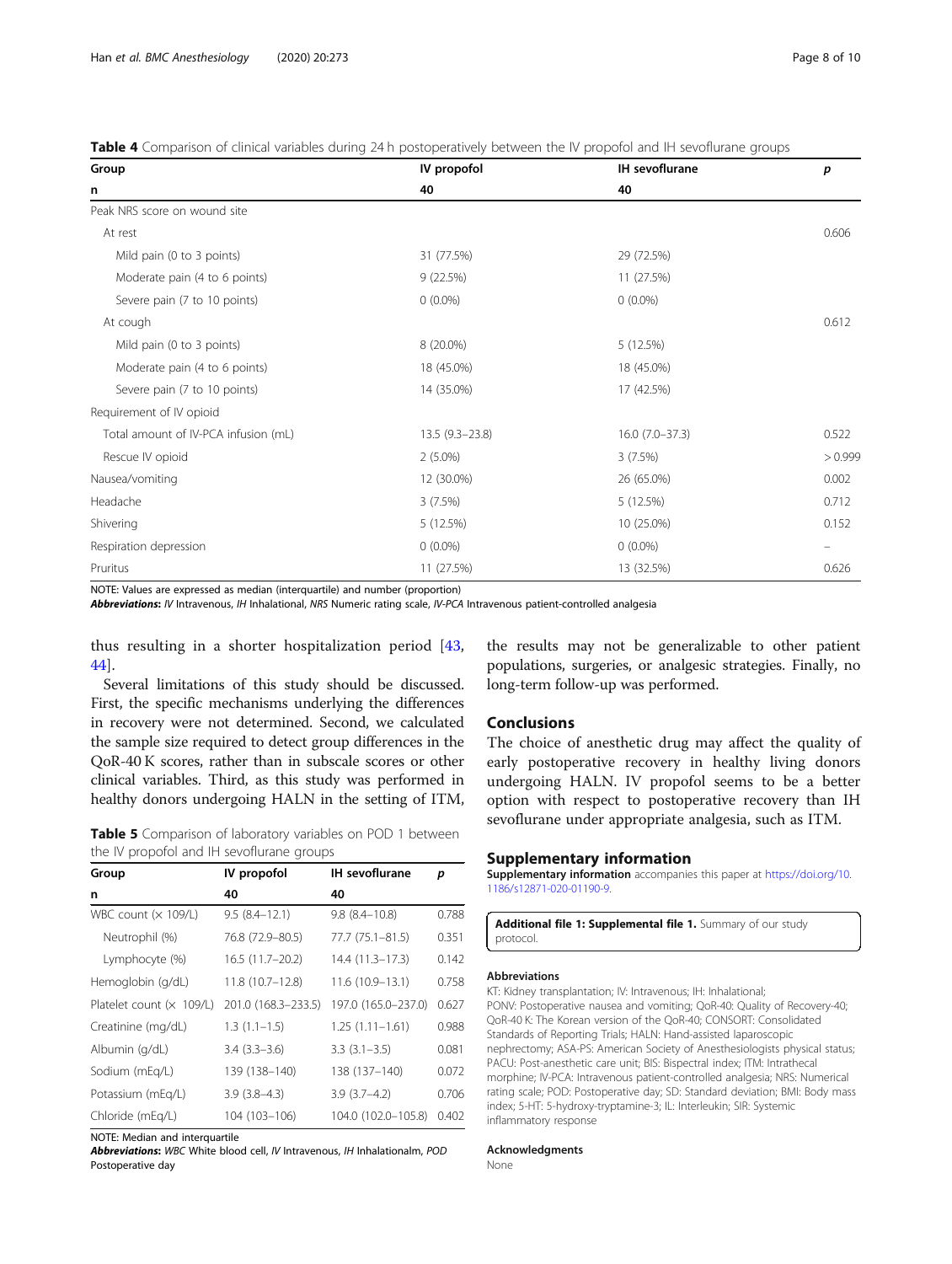#### <span id="page-8-0"></span>Authors' contributions

M.S.C. were responsible for the study concept and design. S.H. and M.S.C. wrote the manuscript. S. H, J.P., S.L., Y.H.P., J.W.S., H.M.L., Y.S.K., Y.E.M., S.H.H. and M.S.C. participated in the collection and interpretation of the data. All authors approved the final version of the manuscript.

#### Funding

There are no grants and financial support to declare.

#### Availability of data and materials

The datasets used and/or analyzed during this study are available from the corresponding author on reasonable request.

#### Ethics approval and consent to participate

This single-centre, prospective randomized controlled study was conducted at Seoul St. Mary's Hospital. Ethical approval was obtained from the Institutional Review Board and Ethics Committee of Seoul St. Mary's Hospital (approval number: KC19MESI0573) on October 7, 2019. The trial was performed according to the Declaration of Helsinki. The protocol was prospectively registered at a publicly accessible clinical trial database recognized by the International Committee of Medical Journal Editors (Clinical Research Information Service, Republic of Korea; approval number: KCT0004351) on October 18, 2019. Written informed consent was obtained from all patients registered in the trial between October 2019 and June 2020. Our study complies with the Consolidated Standards of Reporting Trials (CONSORT) guidelines (CONSORT Checklist); a CONSORT flow chart is presented in Fig. [1](#page-2-0). The summary of our study protocol is presented in Supplemental file [1.](#page-7-0)

#### Consent for publication

Not applicable.

#### Competing interests

No author has any conflict of interest regarding the publication of this article.

#### Author details

<sup>1</sup>Department of Emergency medicine, Cheongyang Health Center County Hospital, Chungcheongnam-do, Republic of Korea. <sup>2</sup>Department of anesthesiology and Pain medicine, Seoul St. Mary's Hospital, College of Medicine, The Catholic University of Korea, 222, Banpo-daero, Seocho-gu, Seoul 06591, Republic of Korea. <sup>3</sup>Department of Urology, Seoul St. Mary's Hospital, College of Medicine, The Catholic University of Korea, Seoul, Republic of Korea.

#### Received: 24 August 2020 Accepted: 16 October 2020 Published online: 28 October 2020

#### References

- 1. Hart A, Smith J, Skeans M, Gustafson S, Wilk A, Castro S, et al. OPTN/SRTR 2018 annual data report: kidney. Am J Transplant. 2020;20:20–130.
- 2. Rose C, Gill J, Gill JS. Association of Kidney Transplantation with survival in patients with long dialysis exposure. Clin J Am Soc Nephrol. 2017;12(12): 2024–31.
- 3. Korean Network for Organ Sharing (KONOS). Organ transplantation and donation of human tissue statistical yearbook 2018. Seoul: KONOS; 2019. p. 258. p. Report No.: 11–1351155–000001-01.
- 4. Rege A, Leraas H, Vikraman D, Ravindra K, Brennan T, Miller T, et al. Could the use of an enhanced recovery protocol in laparoscopic donor nephrectomy be an incentive for live kidney donation? Cureus. 2016;8(11): e889.
- 5. Ashcraft EE, Baillie GM, Shafizadeh SF, McEvoy JR, Mohamed HK, Lin A, et al. Further improvements in laparoscopic donor nephrectomy: decreased pain and accelerated recovery. Clin Transpl. 2001;15(Suppl 6):59–61.
- 6. Boulware LE, Ratner LE, Sosa JA, Tu AH, Nagula S, Simpkins CE, et al. The general Public's concerns about clinical risk in live kidney donation. Am J Transplant. 2002;2(2):186–93.
- Klarenbach S, Gill J, Knoll G, Caulfield T, Boudville N, Prasad G, et al. Economic consequences incurred by living kidney donors: a Canadian multi-center prospective study. Am J Transplant. 2014;14(4):916–22.
- 8. Kumar G, Stendall C, Mistry R, Gurusamy K, Walker D. A comparison of total intravenous anesthesia using propofol with sevoflurane or desflurane in

ambulatory surgery: systematic review and meta-analysis. Anesthesia. 2014; 69(10):1138–50.

- 9. Hofer CK, Zollinger A, Buchi S, Klaghofer R, Serafino D, Buhlmann S, et al. Patient well-being after general anesthesia: a prospective, randomized, controlled multi-Centre trial comparing intravenous and inhalation anesthesia. Br J Anaesth. 2003;91(5):631–7.
- 10. Fassoulaki A, Melemeni A, Paraskeva A, Siafaka I, Sarantopoulos C. Postoperative pain and analgesic requirements after anesthesia with sevoflurane, desflurane or propofol. Anesth Analg. 2008;107(5):1715–9.
- 11. Li M, Mei W, Wang P, Yu Y, Qian W, Zhang ZG, et al. Propofol reduces early post-operative pain after gynecological laparoscopy. Acta Anaesthesiol Scand. 2012;56(3):368–75.
- 12. Fredman B, Nathanson MH, Smith I, Wang J, Klein K, White P. Sevoflurane for outpatient anesthesia: a comparison with Propofol. Anesth Analg. 1995; 81(4):823–8.
- 13. Brioni JD, Varughese S, Ahmed R, Bein B. A clinical review of inhalation anesthesia with sevoflurane: from early research to emerging topics. J Anesth. 2017;31(5):764–78.
- 14. Myles PS, Weitkamp B, Jones K, Melick J, Hensen S. Validity and reliability of a postoperative quality of recovery score: the QoR-40. Br J Anaesth. 2000; 84(1):11–5.
- 15. Lee JH, Kim D, Seo D, Son JS, Kim DC. Validity and reliability of the Korean version of the quality of Recovery-40 questionnaire. Korean J Anesthesiol. 2018;71(6):467–75.
- 16. Cassidy MR, Rosenkranz P, McAneny D. Reducing postoperative venous thromboembolism complications with a standardized risk-stratified prophylaxis protocol and mobilization program. J Am Coll Surg. 2014;218(6): 1095–104.
- 17. Haines KJ, Skinner EH, Berney S, Investigators AHPS. Association of postoperative pulmonary complications with delayed mobilisation following major abdominal surgery: an observational cohort study. Physiotherapy. 2013;99(2):119–25.
- 18. Wenger N. The physiologic basis for early ambulation after myocardial infarction. Cardiovasc Clin. 1978;9(3):107–15.
- 19. Parker HG, Reitman HK. Changing patterns in fracture management emphasizing early motion and function. Surg Clin N Am. 1976;56(3):667–72.
- 20. Lee T-G, Kang S-B, Kim D-W, Hong S, Heo SC, Park KJ. Comparison of early mobilization and diet rehabilitation program with conventional care after laparoscopic colon surgery: a prospective randomized controlled trial. Dis Colon Rectum. 2011;54(1):21–8.
- 21. Mandelbrot DA, Reese PP, Garg N, Thomas CP, Rodrigue JR, Schinstock C, et al. KDOQI US commentary on the 2017 KDIGO clinical practice guideline on the evaluation and Care of Living Kidney Donors. Am J Kidney Dis. 2020; 75(3):299–316.
- 22. Seo SI, Kim JC, Hwangbo K, Park YH, Hwang TK. Comparison of handassisted laparoscopic and open donor nephrectomy: a single-center experience from South Korea. J Endourol. 2005;19(1):58–62.
- 23. Dindo D, Demartines N, Clavien PA. Classification of surgical complications: a new proposal with evaluation in a cohort of 6336 patients and results of a survey. Ann Surg. 2004;240(2):205–13.
- 24. Vasileiou I, Xanthos T, Koudouna E, Perrea D, Klonaris C, Katsargyris A, et al. Propofol: a review of its non-anaesthetic effects. Eur J Pharmacol. 2009; 605(1–3):1–8.
- 25. Brechmann T, Maier C, Kaisler M, Vollert J, Schmiegel W, Pak S, et al. Propofol sedation during gastrointestinal endoscopy arouses euphoria in a large subset of patients. United European Gastroenterol J. 2018;6(4):536–46.
- 26. Li KY, Xiao C, Xiong M, Delphin E, Ye JH. Nanomolar propofol stimulates glutamate transmission to dopamine neurons: a possible mechanism of abuse potential? J Pharmacol Exp Ther. 2008;325(1):165–74.
- 27. Jowsey SG, Jacobs C, Gross CR, Hong BA, Messersmith EE, Gillespie BW, et al. Emotional well-being of living kidney donors: findings from the RELIVE study. Am J Transplant Off J Am Soc Transplant Am Soc Transplant Surg. 2014;14(11):2535–44.
- 28. Yoo YC, Bai SJ, Lee KY, Shin S, Choi EK, Lee JW. Total intravenous anesthesia with propofol reduces postoperative nausea and vomiting in patients undergoing robot-assisted laparoscopic radical prostatectomy: a prospective randomized trial. Yonsei Med J. 2012;53(6):1197–202.
- 29. Barann M, Göthert M, Fink K, Bönisch H. Inhibition by anaesthetics of 14 Cguanidinium flux through the voltage-gated sodium channel and the cation channel of the 5-HT 3 receptor of N1E-115 neuroblastoma cells. Naunyn Schmiedeberg's Arch Pharmacol. 1993;347(2):125–32.